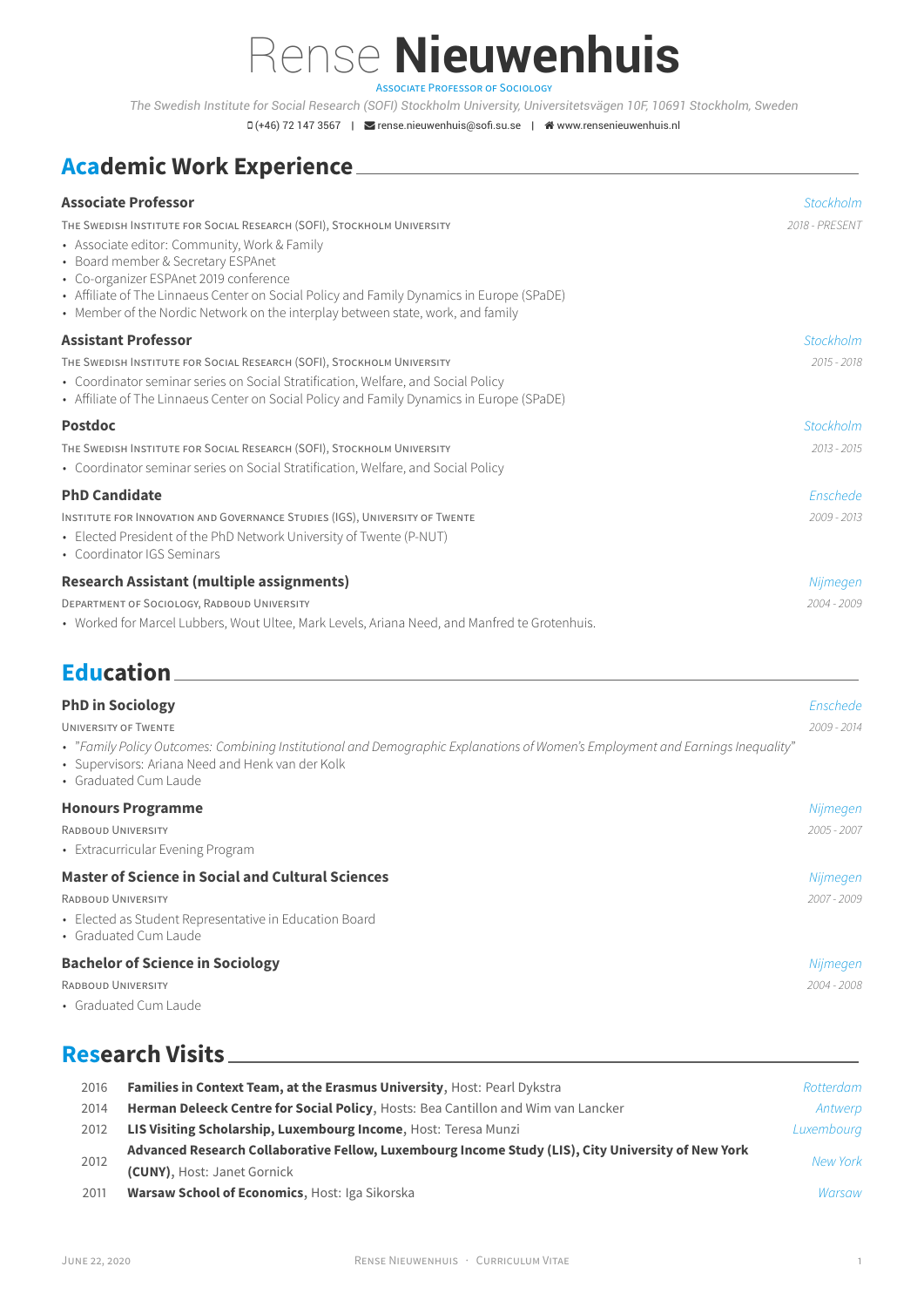# **Publications**

### PEER REVIEWED INTERNATIONAL JOURNALS

| 2020 | Directions of thought for single parents in the EU, Community, Work & Family. Nieuwenhuis.                                                                                                 | Online |
|------|--------------------------------------------------------------------------------------------------------------------------------------------------------------------------------------------|--------|
| 2020 | The Diminishing Power of One? Welfare State Retrenchment and Rising Poverty of Single Adult<br>Households in Sweden 1988-2011, European Sociological Review, 36(2), 198-217. Alm, Nelson & |        |
|      | Nieuwenhuis.                                                                                                                                                                               |        |
|      | Trends in Women's Employment and Poverty Rates in OECD Countries: A Kitagawa-Blinder-Oaxaca                                                                                                |        |
| 2020 | Decomposition, Italian Economic Journal, 6, 37-61. Nieuwenhuis, Van Lancker, Collado & Cantillon.                                                                                          |        |
|      | Family policy as an institutional context of economic inequality, Acta Sociologica, 62(1), 64-80.                                                                                          |        |
| 2019 | Nieuwenhuis, Need & Van der Kolk.                                                                                                                                                          |        |
|      | Women's earnings and household inequality in OECD countries, 1973-2013, Acta Sociologica, 60(1), 3-20.                                                                                     |        |
| 2017 | Nieuwenhuis, Van der Kolk & Need.                                                                                                                                                          |        |
|      | Comparative Research with Net and Gross Income Data: An Evaluation of Two Netting Down                                                                                                     |        |
| 2017 | Procedures for the LIS Database, Review of Income and Wealth, 63(3), 564-573. Nieuwenhuis, Munzi &                                                                                         |        |
|      | Gornick.                                                                                                                                                                                   |        |
|      | Weighted Effect Coding for Observational Data with wec, R Journal, 9(1), 477-485. Nieuwenhuis, Te                                                                                          |        |
| 2017 | Grotenhuis, and Pelzer.                                                                                                                                                                    |        |
|      | Is There Such a Thing as Too Long Childcare Leave?, International Journal of Sociology and Social Policy,                                                                                  |        |
| 2017 | 37(1/2), 2-15. Nieuwenhuis, Need & Van der Kolk.                                                                                                                                           |        |
|      | When size matters: advantages of weighted effect coding in observational studies, International Journal                                                                                    |        |
| 2017 | of Public Health, 62(1), 163-167. Te Grotenhuis, Pelzer, Schmidt-Catran, Nieuwenhuis, Konig, and Eisinga.                                                                                  |        |
|      | A novel method for modelling interaction between categorical variables, International Journal of Public                                                                                    |        |
| 2017 | Health, 62(3), 427-431. Te Grotenhuis, Pelzer, Schmidt-Catran, Nieuwenhuis, Konig, and Eisinga.                                                                                            |        |
|      | Family Policies and Single Parent Poverty in 18 OECD Countries, 1978-2008, Community, Work and                                                                                             |        |
| 2015 | Family, 18(4), 395-415. Maldonado & Nieuwenhuis                                                                                                                                            |        |
|      | Prepare versus Repair? Combining parental leave and family allowances for social investment against                                                                                        |        |
| 2015 | single-parent poverty, Belgisch Tijdschrift voor Sociale Zekerheid (Belgian Review of Social Security), 57(1),                                                                             |        |
|      | 115-123. Nieuwenhuis & Maldonado.                                                                                                                                                          |        |
|      | Association, Aggregation, and Paradoxes: On the Positive Correlation Between Fertility and Women's                                                                                         |        |
| 2015 | Employment (Response to Brehm & Engelhardt), Demographic Research, 32. Nieuwenhuis.                                                                                                        |        |
|      | Women's working hours: the interplay between gender role attitudes, motherhood, and public                                                                                                 |        |
| 2015 | childcare support in 23 European countries, International Journal of Sociology and Social Policy, 35(9/10),                                                                                |        |
|      | 582-599. Andringa, Nieuwenhuis & Van Gerven.                                                                                                                                               |        |
|      | Institutional and Demographic Explanations of Women's Employment, Journal of Marriage and Family,                                                                                          |        |
| 2012 | 18(4), 395-410. Nieuwenhuis, Need & Van der Kolk.                                                                                                                                          |        |
|      | Unintended Pregnancy and Induced Abortion in the Netherlands 1954-2002, European Sociological                                                                                              |        |
| 2012 | Review, 28(3), 301-318. Levels, Need, Nieuwenhuis, Sluiter & Ultee.                                                                                                                        |        |

2012 **Influence.ME: Tools for detecting Influential data in mixed effects models**, *R Journal*, 4(2), 38-47. Nieuwenhuis, Te Grotenhuis & Pelzer.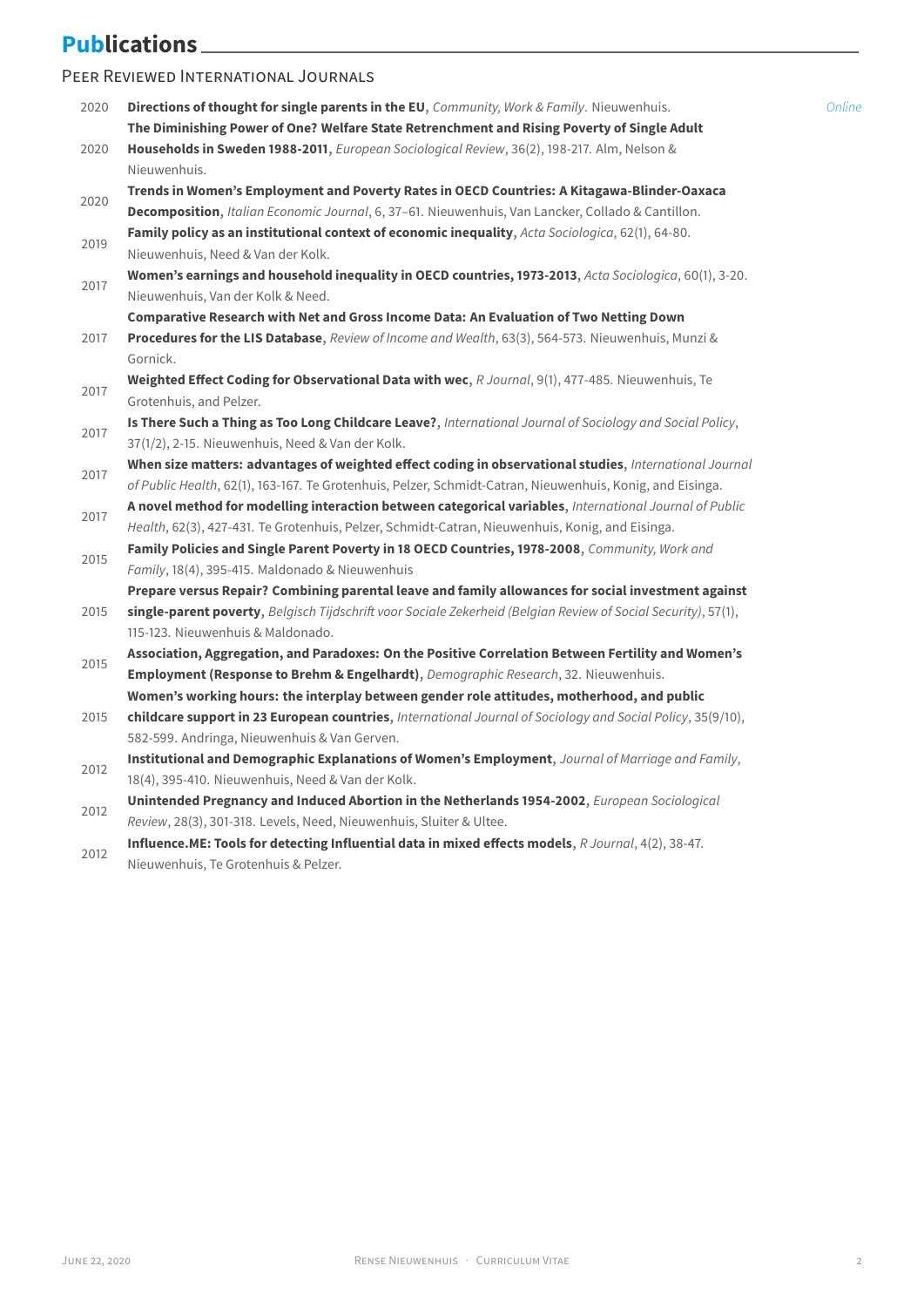### BOOKS

| 2020            | Palgrave Handbook of Family Policy, Edited Book, Palgrave Macmillan. Nieuwenhuis & Van Lancker.<br>The triple bind of single-parent families: resources, employment and policies to improve well-being,              | Forthcoming |
|-----------------|----------------------------------------------------------------------------------------------------------------------------------------------------------------------------------------------------------------------|-------------|
| 2018            | Edited Book, Policy Press. Nieuwenhuis & Maldonado.                                                                                                                                                                  |             |
|                 | Family Policy Outcomes: Combining Institutional and Demographic Explanations of Women's                                                                                                                              |             |
| 2014            | Employment and Earnings Inequality in OECD Countries, 1975-2005, PhD Dissertation, University of                                                                                                                     |             |
|                 | Twente. Nieuwenhuis.                                                                                                                                                                                                 |             |
| <b>CHAPTERS</b> |                                                                                                                                                                                                                      |             |
|                 | Poverty and the Family in Europe, In: Handbook of Family Sociology, edited by Michaela Kreyenfeld &                                                                                                                  | Forthcoming |
|                 | Norbert Schneider. Edward Elgar. Bradshaw & Nieuwenhuis                                                                                                                                                              |             |
| 2020            | Introduction: A Multilevel Perspective on Family Policy, In: Handbook of Family Sociology, edited by                                                                                                                 | Forthcoming |
|                 | Rense Nieuwenhuis & Wim Van Lancker. Palgrave Macmillan. Nieuwenhuis & Van Lancker                                                                                                                                   |             |
| 2020            | Dual-earner family policies at work for single-parent families?, In: Handbook of Family Sociology, edited                                                                                                            | Forthcoming |
|                 | by Rense Nieuwenhuis & Wim Van Lancker. Palgrave Macmillan. Maldonado & Nieuwenhuis                                                                                                                                  |             |
| 2020            | Childcare indicators for the next generation of research, In: Handbook of Family Sociology, edited by                                                                                                                | Forthcoming |
|                 | Rense Nieuwenhuis & Wim Van Lancker. Palgrave Macmillan. Sirén, Doctrinal, Van Lancker & Nieuwenhuis                                                                                                                 |             |
| 2020            | Family Policy: Neglected Determinant of Vertical Income Inequality, In: Handbook of Family Sociology,                                                                                                                | Forthcoming |
|                 | edited by Rense Nieuwenhuis & Wim Van Lancker. Palgrave Macmillan. Nieuwenhuis                                                                                                                                       |             |
| 2020            | Conclusion: The next decade of family policy research, In: Handbook of Family Sociology, edited by Rense                                                                                                             | Forthcoming |
|                 | Nieuwenhuis & Wim Van Lancker. Palgrave Macmillan. Nieuwenhuis & Van Lancker                                                                                                                                         |             |
| 2019            | Poverty in old age (Chapter 20), In: Routledge International Handbook of Poverty, edited by Bent Greve.                                                                                                              |             |
|                 | Pages 257-267. Routledge. Ebbinghaus, Nelson & Nieuwenhuis                                                                                                                                                           |             |
|                 | Sweden: Adjoining the Guarantee Pension with NDC), In: Progress and Challenges of Nonfinancial Defined                                                                                                               |             |
| 2020            | Contribution Pension Schemes, edited by Robert Holzmann, Edward Palmer, Robert Palacios, and Stefano                                                                                                                 |             |
|                 | Sacchi, World Bank. Nelson, Nieuwenhuis & Alm.                                                                                                                                                                       |             |
| 2019            | Single Parents in Context, Oxford Bibliographies in Sociology, edited by Lynette Spillman, Oxford University                                                                                                         |             |
|                 | Press. Maldonado & Nieuwenhuis.                                                                                                                                                                                      |             |
| 2018            | The triple bind of single-parent families: resources, employment and policies (Introduction)., In: The<br>triple bind of single-parent families: resources, employment and policies to improve well-being, edited by |             |
|                 | Rense Nieuwenhuis and Laurie C. Maldonado, Policy Press. Nieuwenhuis & Maldonado.                                                                                                                                    |             |
|                 | The health penalty of single parents in institutional context., In: The triple bind of single-parent families:                                                                                                       |             |
| 2018            | resources, employment and policies to improve well-being, edited by Rense Nieuwenhuis and Laurie C.                                                                                                                  |             |
|                 | Maldonado, Policy Press. Nieuwenhuis, Tøge & Palme                                                                                                                                                                   |             |
|                 | Conclusion, In: The triple bind of single-parent families: resources, employment and policies to improve                                                                                                             |             |
| 2018            | well-being, edited by Rense Nieuwenhuis and Laurie C. Maldonado, Policy Press. Maldonado & Nieuwenhuis.                                                                                                              |             |
|                 | Single-Parent Families and In-Work Poverty, In: Handbook of In-Work Poverty, edited by Henning                                                                                                                       |             |
| 2018            | Lohmann and Ive Marx, Edward Elgar. Nieuwenhuis & Maldonado.                                                                                                                                                         |             |
|                 | Family Policies, Oxford Bibliographies in Sociology, edited by Lynette Spillman, Oxford University Press.                                                                                                            |             |
| 2017            | Nieuwenhuis & Van Lancker.                                                                                                                                                                                           |             |
|                 | Groei van kennis en stagnatie in de empirisch- theoretische sociologie - een onkiese beschouwing                                                                                                                     |             |
|                 | [Knowledge accumulation and stagnation in the empircal-theoretical sociology - an indelicate review],                                                                                                                |             |
| 2011            | In: Problemen en Theorieën in Onderzoek. Een staalkaart van de hedendaagse empirisch-theoretische                                                                                                                    |             |
|                 | sociologie [Problems and Theories in Research. A blueprint of contemporary empirical-theoretical sociology],                                                                                                         |             |
|                 | edited by G. Kraaykamp, M. Levels, and A. Need. Van Gorcum Publisher. Levels & Nieuwenhuis.                                                                                                                          |             |
|                 | <b>COMMISSIONED REPORTS</b>                                                                                                                                                                                          |             |
|                 |                                                                                                                                                                                                                      |             |

2018 **Gender equality and poverty are intrinsically linked: A contribution to the continued monitoring of selected sustainable development goals**, *UN Women Discussion Series - in preparation of the UN-Women report 'Progress of the World's Women 2018'*. Commissioned by LIS on behalf of UN-Women. Nieuwenhuis, Munzi, Neugschwender, Omar & Palmisano

2017 **Single parents in Europe need resources, employment and supportive social policies**, *Report for Peer Review on "Single mothers facing poverty: Providing adequate financial, material and social support for sustainable social integration"* Commissioned by ICF Consulting on behalf of the EU Commission.

Nieuwenhuis. 2015 **Support for lone parents in the Netherlands**, *Report for The EU Mutual Learning Programme in Gender Equality.* Commissioned by ÖSB Consulting on behalf of the EU Commission. Nieuwenhuis.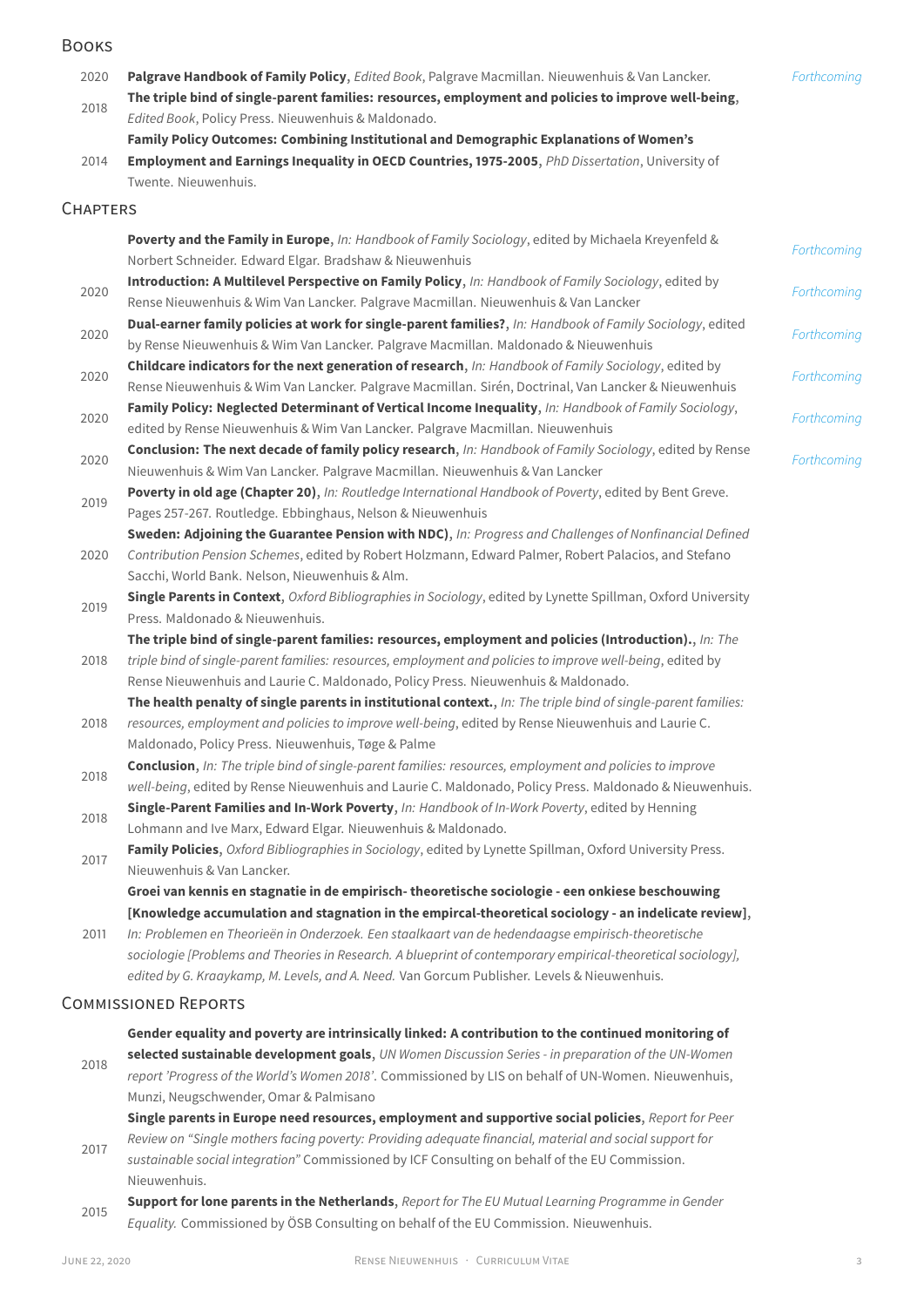## MISCELLANEOUS PUBLICATIONS

| 2020 | Community, work, and family in times of COVID-19, Community, Work, & Family, 23(3), 247-252. Fisher,<br>Languilaire, Lawthom, Nieuwenhuis, Petts, Runswick-Cole, & Yerkes                                  |                |
|------|------------------------------------------------------------------------------------------------------------------------------------------------------------------------------------------------------------|----------------|
| 2019 | Who closes the gender gap in old-age poverty?, Inequality Matters (LIS Newsletter, Issue 11). Doctrinal &<br>Nieuwenhuis                                                                                   |                |
| 2018 | Kan ouderschapsverlof te lang zijn?, Mens en Maatschappij (93), 2, pp. 175-178. Nieuwenhuis, Need & Van<br>der Kolk.                                                                                       |                |
|      | Book Review - Work-life balance in times of recession, austerity and beyond, edited by Suzan Lewis,                                                                                                        |                |
| 2018 | Deirdre Anderson, Clare Lyonette, Nicola Payne and Stephen Wood., Community, Work & Family.<br>Nieuwenhuis & Kossek.                                                                                       |                |
| 2017 | Gender equality and poverty are intrinsically linked, Inequality Matters (LIS Newsletter, Issue 4).<br>Nieuwenhuis                                                                                         |                |
| 2016 | Has the potential for compensating poverty by women's employment growth been depleted?, ImPRovE<br>Working Papers (16/02), Nieuwenhuis, Van Lancker, Collado & Cantillon.                                  |                |
| 2015 | Single-Parent Family Poverty in 24 OECD Countries: A Focus on Market and Redistribution Strategies,<br>LIS Center Research Brief, #2. Nieuwenhuis & Maldonado.                                             |                |
| 2013 | Book Review - Women and Society: The Road to Change, edited by Kolaskar, Ashok and Dash (eds.),<br>Sociological Research Online. 18(3). Nieuwenhuis.                                                       |                |
| 2007 | Onzekerheid als rode draad [Uncertainty as guiding principle], Honours Review 6, pp. 35-39.<br>Nieuwenhuis.                                                                                                |                |
|      | STATISTICAL SOFTWARE                                                                                                                                                                                       |                |
| 2016 | wec: Weighted Effect Coding, R-Project Extension Package. Nieuwenhuis, Te Grotenhuis, Pelzer, Schmidt,<br>Konig, & Eisinga.                                                                                | Version 0.4    |
| 2015 | influence.ME: Tools for detecting influential data in mixed effects models, R-Project Extension Package.<br>Nieuwenhuis, Pelzer & Te Grotenhuis.                                                           | Version 0.9-7  |
| 2008 | read.isi: Access old data saved in fixed-width format based on ISI-formatted codebooks, R-Project<br>Extension Package. Nieuwenhuis.                                                                       |                |
|      | PLENARY AND KEYNOTE PRESENTATIONS                                                                                                                                                                          |                |
| 2019 | The Triple Bind of Single-Parent Families: What is needed for gender equality in the EU?. Plenary<br>presentation at the High-Level Conference 'Europe for Gender Equality? Taking Stock - Taking Action', | Helsink        |
|      | Finnish Presidency of the Council of Europe                                                                                                                                                                |                |
| 2018 | Family Policy: The Neglected Determinant of Economic Inequality among All. Presentation at the<br>conference 'Equal Pensions In The North - Challenges And Opportunities.', The Swedish Government         | Stockholm      |
|      | <b>Offices</b><br>Family Policy: The Forgotten Determinant of Economic Inequality among All. Keynote at the ETK 2018                                                                                       |                |
| 2018 | conference 'Gender Inequality in Employment and Pensions', Finnish Centre for Pensions.                                                                                                                    | <b>Helsink</b> |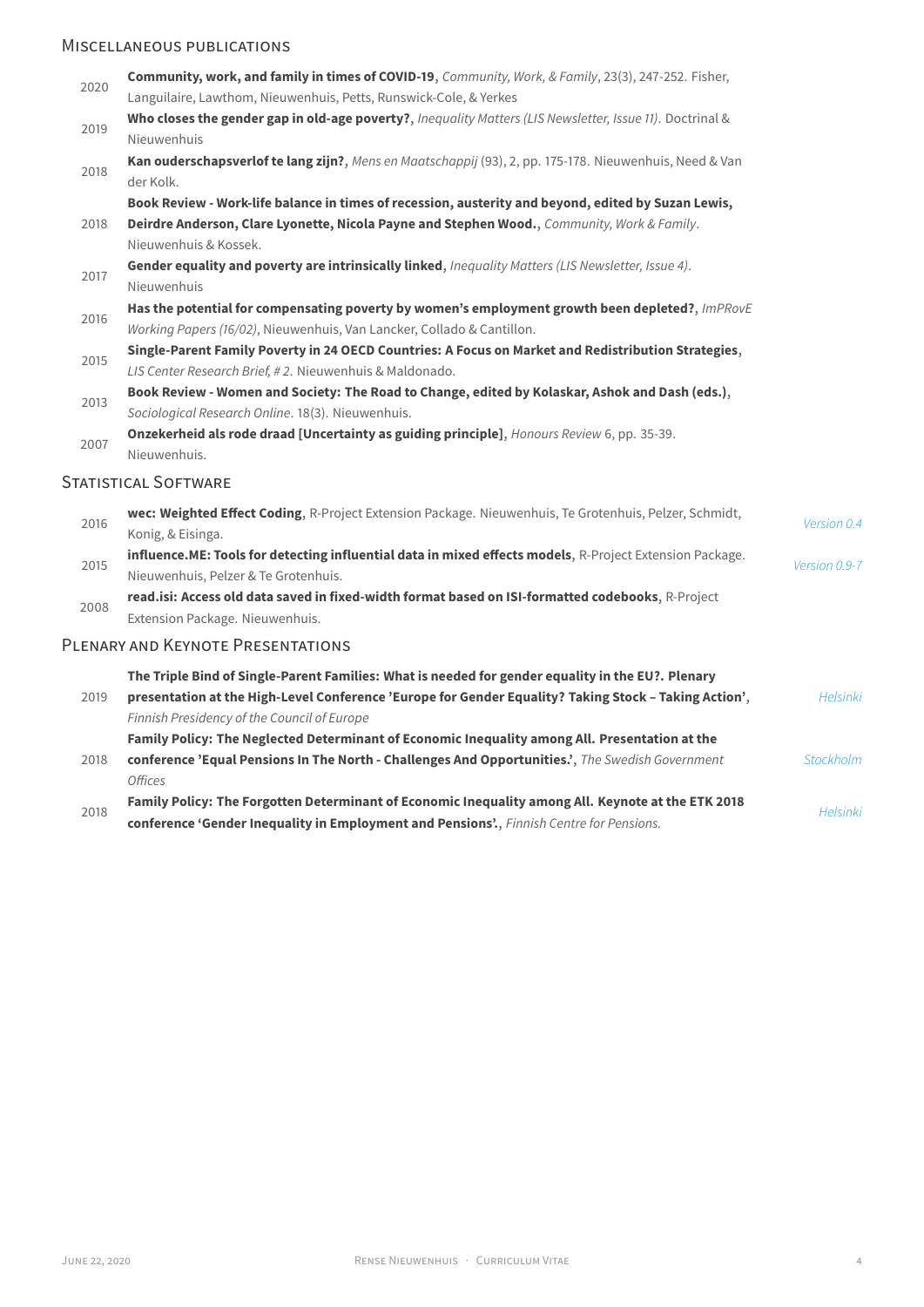## INVITED LECTURES

| 2019 | Towards a theory on family policy as determinant of vertical economic inequality, Hertie School of<br>Governance.                                                                                           | <b>Berlin</b>               |
|------|-------------------------------------------------------------------------------------------------------------------------------------------------------------------------------------------------------------|-----------------------------|
| 2019 | Gender (in)equality and poverty are intrinsically linked, LISER, University of Luxembourg.                                                                                                                  | Luxembourg                  |
| 2019 | Family Policy and Vertical Economic Inequality among Households, Institute for Analytical Sociology.                                                                                                        | Norrköping                  |
| 2018 | Family Policy and Vertical Economic Inequality among Households, JAB-A Colloquium Talk, MZES at the<br>University of Mannheim.                                                                              | Mannheim                    |
| 2018 | The Diminishing Power of One? Welfare state retrenchment and poverty among singles and single<br>parents in Sweden, Joint WIGI/SDS Talk, Harvard University.                                                | Cambridge,<br>Massachusetts |
|      | Author Meets Critics: Work-Life balance in times of recession, auterity and beyond, Panel organized by                                                                                                      |                             |
|      | the book's editors Suzan Lewis, Deirdre Anderson, Clare Lyonette, Nicola Payne, and Stephen Wood, and Critics                                                                                               |                             |
| 2017 | were Rense Nieuwenhuis and Ellen E. Kossek The session was part of the Community, Work & Family<br>conference.                                                                                              | Milan                       |
|      | Symposium: Lessons Learned: the Potential and Pitfalls of Cross-Country Comparison, Panel organized                                                                                                         |                             |
| 2016 | by Jennifer Hook and Karen Korabik, as part of the Work and Family Researchers Network (WFRN). Other                                                                                                        | <b>Washington DC</b>        |
|      | panellists were Marie Evertsson, Donna S. Lero and Ariane Ollier-Malaterre.                                                                                                                                 |                             |
| 2016 | The health penalty of single-parent families in institutional context, Seminar organised by the Family in<br>Context Team, Erasmus University Rotterdam. Presented joint work by Nieuwenhuis, Toge & Palme. | Rotterdam                   |
| 2016 | Comparative research with net and gross income data, and other challenges, LIS Summer Workshop,<br>Luxembourg Income Study.                                                                                 | Luxembourg                  |
|      | Has the potential for compensating poverty by women's employment growth been depleted?, Semilux                                                                                                             |                             |
| 2016 | Seminar, University of Luxembourg. Presented joint work by Nieuwenhuis, Van Lancker, Collado & Cantillon.                                                                                                   | Luxembourg                  |
|      | Has the potential for compensating poverty by women's employment growth been depleted?, DG                                                                                                                  |                             |
| 2016 | Employment, European Commission. Presented joint work by Nieuwenhuis, Van Lancker, Collado &                                                                                                                | <b>Brussels</b>             |
|      | Cantillon.                                                                                                                                                                                                  |                             |
|      | Family policies and women's employment: spurring inequality or instruments against poverty,                                                                                                                 |                             |
| 2015 | Seminar at the City University of New York (CUNY), Graduate Center.                                                                                                                                         | <b>New York</b>             |
|      | Trends in women's employment and poverty rates in OECD countries, Stockholm University Demography                                                                                                           |                             |
| 2015 | Unit (SUDA), Presented joint work by Nieuwenhuis, Van Lancker, Collado & Cantillon.                                                                                                                         | Stockholm                   |
|      | Trends in women's employment and poverty rates in OECD countries: an Oaxaca-Blinder                                                                                                                         |                             |
| 2015 | decomposition, Poverty Workshop, The Swedish Institute for Social Research (SOFI), Presented joint work by                                                                                                  | Stockholm                   |
|      | Nieuwenhuis, Van Lancker, Collado & Cantillon.                                                                                                                                                              |                             |
|      | Family Policy Outcomes and Earnings Inequality Within and Between Households, Seminar at the                                                                                                                |                             |
| 2014 | Department of Sociology, University of Utrecht.                                                                                                                                                             | Utrecht                     |
|      | Family Policy Outcomes: Combining Institutional and Demographic Explanations of Women's                                                                                                                     |                             |
| 2014 | Employment and Earnings Inequality in OECD Countries, 1975-2005, Seminar at the Herman Deleeck                                                                                                              | Antwerp                     |
|      | Centre for Social Policy, University of Antwerp.                                                                                                                                                            |                             |
|      | Women's rising earnings and inequality between households. The role of family policies., Seminar on                                                                                                         |                             |
| 2014 | Family processes and socio-economic inequalities, University of Bath, Department of Social & Policy Science.                                                                                                | Bath                        |
|      | Family Policies, Women's Earnings, and Between-Household Inequalities: Using LIS for comparative                                                                                                            |                             |
| 2013 | analyses, LIS Summer Workshop, Luxembourg Income Study.                                                                                                                                                     | Luxembourg                  |
|      | Institutional and Demographic Explanations of Women's Employment, and Earnings Inequality Within                                                                                                            |                             |
| 2013 | and Between Households, Seminar on Social Stratification, Welfare and Social Policy, Swedish Institute for                                                                                                  | Stockholm                   |
|      | Social Research (SOFI), University of Stockholm.                                                                                                                                                            |                             |
|      | The contribution of family policies to income inequality within and between households. A study in 18                                                                                                       |                             |
| 2013 | OECD countries between 1975 and 2005, Seminar on Reforming Social Security.                                                                                                                                 | Leiden                      |
|      | Women's Employment: Institutional and Demographic Explanations, Invited Talk, after being shortlisted                                                                                                       |                             |
| 2013 | for a postdoctoral research fellowship at Nuffield College.                                                                                                                                                 | Oxford                      |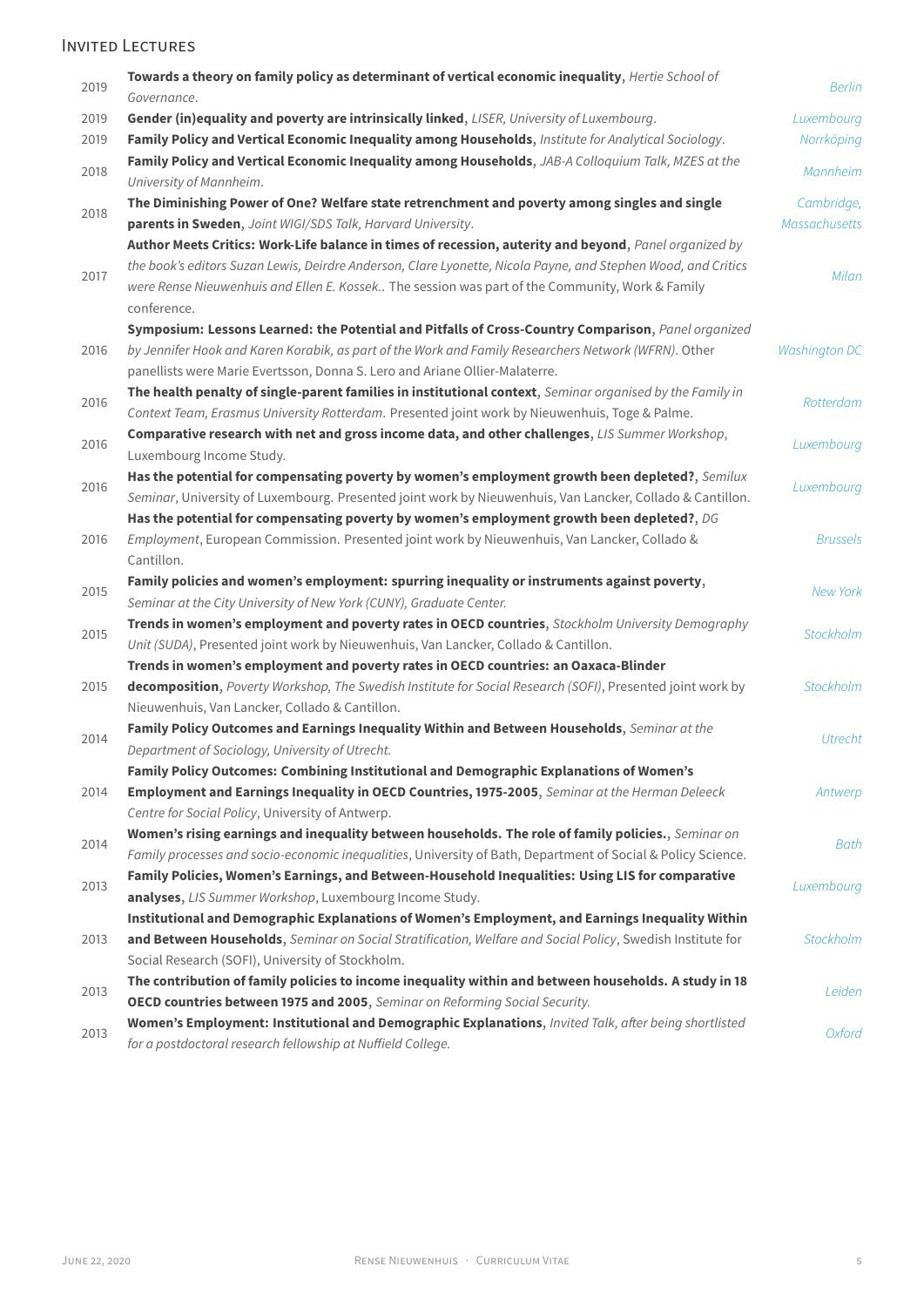## FEATURED IN POPULAR MEDIA (SELECTION)

|      | Magazine: "Holland Herald" (KLM in-flight magazine), Interviewed for the article "Follow the North.                    |  |  |
|------|------------------------------------------------------------------------------------------------------------------------|--|--|
| 2019 | When it comes to gender equality, Scandinavians appear to be ahead of the game. What is their secret?",                |  |  |
|      | featuring my research.                                                                                                 |  |  |
|      | <b>Podcast: "Off Kilter",</b> Joint interview with Laurie C. Maldonado on our book "The triple bind of                 |  |  |
| 2018 | single-parent families". Off Kilter is a podcast about poverty and inequality — and everything they intersect<br>with. |  |  |
|      | Podcast: "New books in sociology", Joint interview with Laurie C. Maldonado on our book "The triple bind               |  |  |
| 2018 | of single-parent families"                                                                                             |  |  |
| 2018 | Blog: "Social Europe", Nieuwenhuis & Maldonado: Single Parents In A Gendered Triple Bind                               |  |  |
| 2018 | Magazine: "Enkelfähig", Interviewed for a report on the 'Swedish model' with respect to supporting                     |  |  |
|      | families                                                                                                               |  |  |
| 2014 | <b>Public Radio: "Radio 1", Interview on Dutch public radio on my PhD dissertation "Family policy outcomes"</b>        |  |  |
|      |                                                                                                                        |  |  |
|      | <b>Grants and Projects</b>                                                                                             |  |  |

| In it together? Supporting women's employment to reduce economic inequality among<br>all households                         | SEK 4,530,000      |
|-----------------------------------------------------------------------------------------------------------------------------|--------------------|
| SWEDISH RESEARCH COUNCIL FOR HEALTH, WORKING LIFE AND WELFARE (FORTE)                                                       | 2019-2022          |
| • Sole Applicant and Principle Investigator<br>• Project ongoing                                                            |                    |
| Adequate housing conditions: the role of housing benefits in Sweden and abroad                                              | SEK 4,630,000      |
| SWEDISH RESEARCH COUNCIL FOR HEALTH, WORKING LIFE AND WELFARE (FORTE)                                                       | 2019-2021          |
| • Co-applicant (with Kenneth Nelson (PI), Susanne Alm, and Ida Borg)<br>• Project ongoing                                   |                    |
| Investing against poverty: The changing balance between public service provision, cash<br>benefits and employment in Europe | SEK 1,600,000      |
| SWEDISH RESEARCH COUNCIL FOR HEALTH, WORKING LIFE AND WELFARE (FORTE)                                                       | 2016-2018          |
| • Sole Applicant and Principle Investigator<br>• Project completed                                                          |                    |
| Housing benefits and family dynamics in European Countries                                                                  | SEK 1,250,000      |
| GRANT IN THE FRAMEWORK OF THE LINNAEUS CENTER FOR SOCIAL POLICY AND FAMILY DYNAMICS IN EUROPE (SPADE)                       | 2015-2019          |
| • Co-Applicant (with Kenneth Nelson)<br>• Project completed                                                                 |                    |
| <b>No Activation Without Reconciliation?</b>                                                                                | <b>SEK 514,500</b> |
| INSTITUTE FOR EVALUATION OF LABOUR MARKET AND EDUCATION POLICY (IFAU)                                                       | 2014-2015          |
| • Sole Applicant and Principle Investigator                                                                                 |                    |

• Financial Report submitted

# **Awards**

|           | Nominated for the Rosabeth Moss Kanter award for excellence in work-family research, For the article          |                  |
|-----------|---------------------------------------------------------------------------------------------------------------|------------------|
| 2016      | 'Family Policies and Single-Parent Poverty in 18 OECD Countries, 1978-2008', published in 2015 with Laurie C. |                  |
|           | Maldonado in Community, Work and Family.                                                                      |                  |
| 2015      | Travel Grant, Wenner Gren Foundation.                                                                         | <i>SEK 6,000</i> |
| 2014      | Runner-up for the Junior scholar best paper award, Work Family Researchers Network.                           |                  |
| 2010-2013 | Various awards and grants during PhD, IGS Price for Best Research, IGS best paper award, IGS best poster      | <b>EUR 7,000</b> |
|           | award, LIS Visiting Scholar Grant, NIG Travel grant, NIG text edit grant, and EU Short Visits Grant.          |                  |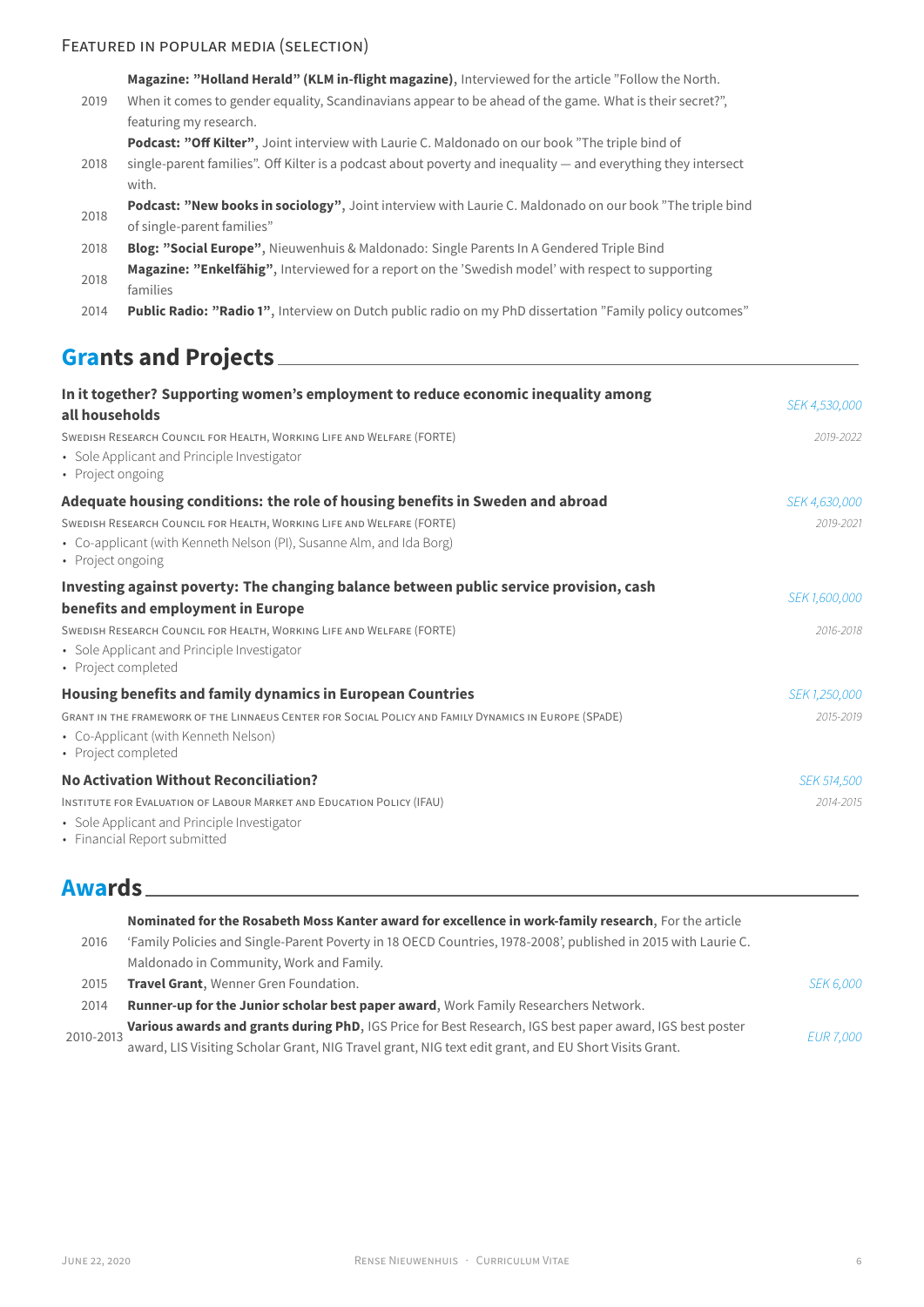# **Commissioned Work**

## **European Institute for Gender Equality (EIGE)**

2016 - 2019

- 2018 2019: Lead Senior Researcher in the '*Study to review the implementation of the Beijing Plaform for Action in the EU Beijing +25*' (Commissioned by ICF)
- 2018: Experts' meeting on work-life balance
- 2016: External Reviewer for report '*Gender and Poverty, review of the Implementation of the Beijing Platform for Action in the EU Member States*'
- 2016: Consultation meeting From Practices with Potential to Good Practices on Women and Poverty
- 2015: Experts' meeting on women and poverty

### **European Commisison**

2015-2018

- 2018: National Expert for the Netherlands contributing to the Peer Review on "Instruments to foster long-term paternal involvement in family work". Commissioned by ÖSB Consulting.
- 2017: Independent Expert contributing to the Peer Review on "Single mothers facing poverty: Providing adequate financial, material and social support for sustainable social integration". Commissioned by ICF
- 2015: National Expert for the Netherlands contributing to the Peer Review on "The Exchange of good practices: Support to Lone Parents". Commissioned by ÖSB Consulting.

#### **UN-Women**

2017

• Co-authored background report in preparation of two flagship reports by UN Women: Progress of the World's Women 2018 and SDG Monitoring Report, 'Gender Equality in the 2030 Agenda for Sustainable Development'. Project was commissioned by LIS on behalf of UN-Women.

### **EU Joint Research Centre (JRC)**

2017

• 2017: Information gathering on user cost of housing investment in the EU: Collected data on Dutch housing and mortgage market

### **DG Employment**

2016

• 2016: Invited Speaker and Participant at Symposium on Making Work Pay

# **Other Professional Positions and Activities**

### **Peer Review: Books**

PALGRAVE MACMILLAN (1 BOOK PROPOSAL), POLICY PRESS (1 BOOK PROPOSAL), ROUTLEDGE (1 BOOK PROPOSAL), PALGRAVE HANDBOOK OF SOCIOLOGY OF FAMILIES IN EUROPE (1 CHAPTER)

### **Peer Review: Journals**

JOURNAL OF FAMILY STUDIES (2 TIMES), POPULATION RESEARCH AND POPULATION REVIEW (ONCE), JOURNAL OF ECONOMIC INEQUALITY (3 TIMES), ADVANCES IN LIFE COURSE RESEARCH (4 TIMES), POPULATION HEALTH (ONCE), JOURNAL OF COMPARATIVE POLICY ANALYSIS (2 TIMES), JOURNAL OF EUROPEAN SOCIAL POLICY (10 TIMES), EUROPEAN SOCIOLOGICAL REVIEW (9 TIMES), DEMOGRAPHY (3 TIMES), HUMAN RELATIONS (ONCE), JOURNAL OF MARRIAGE AND FAMILY (6 TIMES), REVIEW OF INCOME AND WEALTH (2 TIMES), EUROPEAN JOURNAL OF POPULATION (3 TIMES), SOCIAL POLITICS (4 TIMES), POLITICS & GENDER (ONCE), PLOS ONE (2 TIMES), COMMUNITY, WORK & FAMILY (15 TIMES), ACTA SOCIOLOGICA (10 TIMES), REVIEW OF EUROPEAN STUDIES (6 TIMES), DEMOGRAPHIC RESEARCH (4 TIMES), JOURNAL OF SOCIAL POLICY (3 TIMES), FINNISH YEARBOOK OF POPULATION RESEARCH (ONCE), SOCIAL INDICATORS RESEARCH (2 TIMES), JOURNAL OF WOMEN, POLITICS & POLICY (ONCE), POLICY & POLITICS (2 TIMES), INTERNATIONAL JOURNAL OF COMPARATIVE SOCIOLOGY (ONCE), SOCIOLOGICAL RESEARCH ONLINE (16 TIMES), JOURNAL OF SOCIOLOGY (ONCE), INTERNATIONAL JOURNAL OF SOCIOLOGY AND SOCIAL POLICY (16 TIMES), INTERNATIONAL JOURNAL OF SOCIAL WORK (ONCE).

### **Editorial board memberships**

- Community, Work & Family, associate editor (September 2018 )
- Community, Work & Family, international editorial board (2017 September 2018)
- Sociological Research Online, member editorial board (2015-2018)

### **Evaluation of grant applications**

• The Research Foundation - Flanders (FWO): Postdoc application (2018)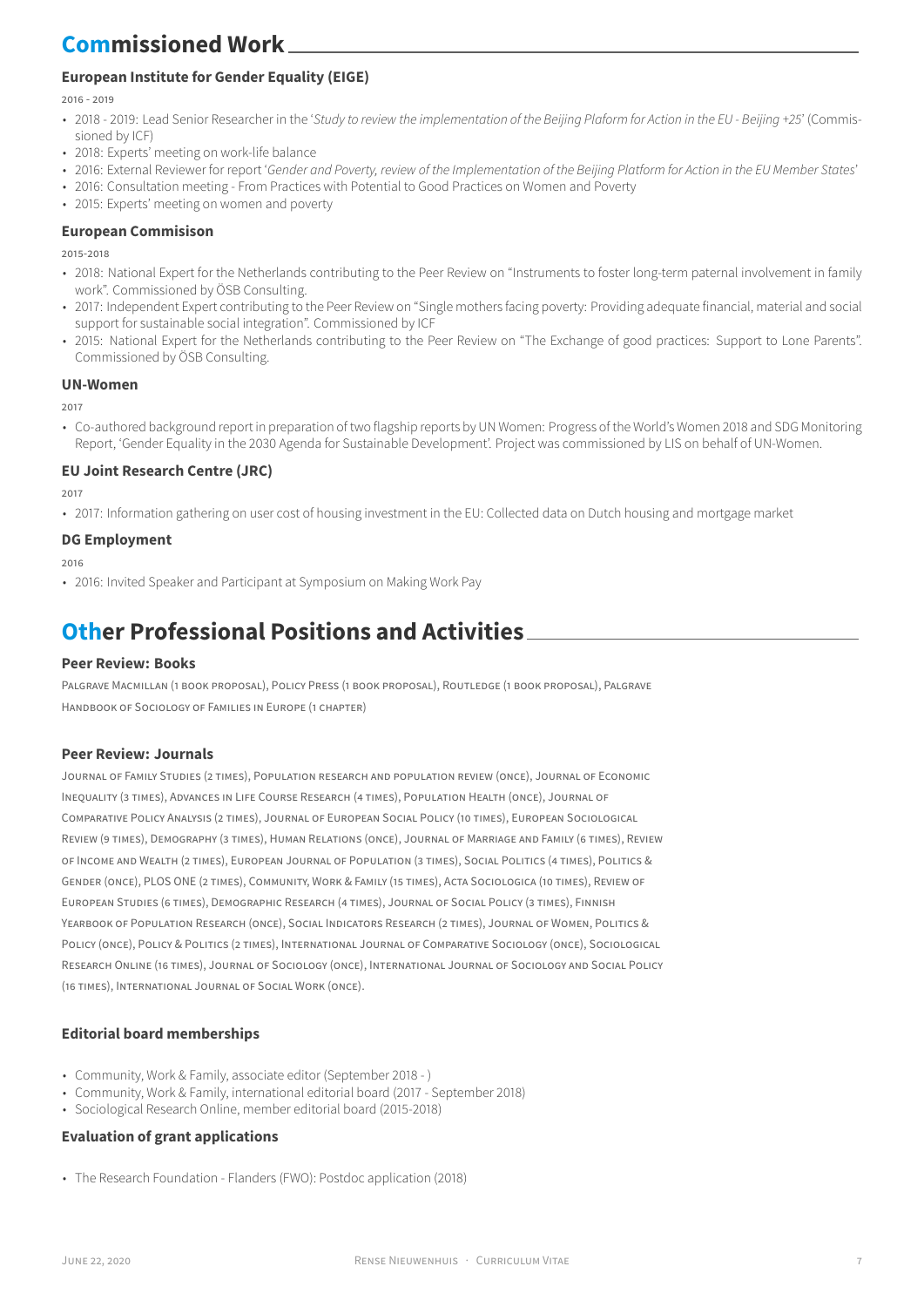### **Jury memberships**

- Rosabeth Moss Kanter award for Excellence in Work-Family Research (2017-2020)
- Annual Sage Sociological Research Online Prize for best paper (2017)
- Brasz Price for Best Thesis in Public Administration, Netherlands Institute for Governance (NIG)

### **Coordination**

- Special Interest Group on Public and Economic Policy, Work and Family Researchers Network (WFRN) (2015 current)
- Seminar series on 'Social stratification, welfare, and social policy', at the Swedish Institute for Social Research (SOFI) (2014-2017)
- Member of the Repository Commission, Work and Family Researchers Network (WFRN) (2015 2018)
- Coordinator of Innovation of Governance Seminars, University of Twente (2010 2013)

#### **Representation**

- President and board member of the PhD Network University of Twente (P-NUT) (2011 2013)
- Student Member Education Board, Research Master Social and Cultural Sciences, Radboud University (2007 2009)
- Chairman of the Network Chronically Ill and Disabled, Groenlinks (2005 2007)

## **Teaching**

### **PhD Supervision**

STOCKHOLM UNIVERSITY *2018 - 2019*

- Laure Doctrinal, Stockholm University, on her thesis on "Pension Reforms and Their Consequences in a Comparative Perspective From the 1980s Until Today"
- Max Thaning, Stockholm University, on his thesis on "Structural Transformation and Labor Market Inequality at the Intersection of Class and Gender"
- Íris Dögg Lárusdóttir, University of Iceland, on her thesis on "Understanding the Importance of Studying Parental Leave Use of Lone Parents"

#### **PhD Evaluation**

#### STOCKHOLM UNIVERSITY *2017-2019*

- Acted as opponent at the half-time seminar of Klara Capkova, on her dissertation "Socio-economic stratification of single parenthood"
- Acted as opponent at the half-time seminar of Kathrin Morosow, on her dissertation "Family Demography, Social Policy and Unintended Consequences"

#### **Supervision**

STOCKHOLM UNIVERSITY AND UNIVERSITY OF TWENTE *2010 - current*

- Supervision of D-Uppsats (Master-level thesis): 1 student
- Supervision of C-Uppsats (Bachelor-level thesis): 1 student
- Supervision of Bachelor Theses: 2 students
- Supervision of Master Theses: 3 students
- Supervision of Trainees: 2 students

#### **A slightly scary foray into doing statistics with R** *4 Times*

DIS - PUBLIC HEALTH / EPIDEMIOLOGY *2018 - 2020*

• This 3 hour workshop teaches students from an international exchange program in public health and epidemiology. Students are introduced to R, and analyse real, country-comparative data on self-reported health.

### **Family Sociology** *Course coordinator: Once*

SOCIOLOGY, MASTER OF SCIENCE, STOCKHOLM UNIVERSITY *2018 - 2019*

- I coordinate this course that consists of lectures including from several guest lecturers writing assignments and a final essay.
- I give two lectures: On "Introduction", and "Theories on the Family".

### **Gender and Gender Structures** *Taught twice*

SOCIOLOGY, MASTER OF SCIENCE, STOCKHOLM UNIVERSITY *2018 - 2019*

- This course is based on guest lectures and guided discussion among students.
- I give one or two lectures: On "Single parents", and "A gender perspective on economic inequality".

## **Comparative Sociology** *Taught 10 times*

SOCIOLOGY, BACHELOR OF SCIENCE, STOCKHOLM UNIVERSITY *2015 - 2019*

- This course is given together with various colleagues, each lecturing based on their expertise. Students receive introduction in the driving forces, institutions, and outcomes of the welfare state, in comparative perspective.
- Typically, I give two lectures: "Gender and the welfare state" and "Social Investment (applied to single-parent families)"
- On several occasions, I supervised groups of students in writing their B-level thesis, as a follow-up course of 'Comparative Sociology'